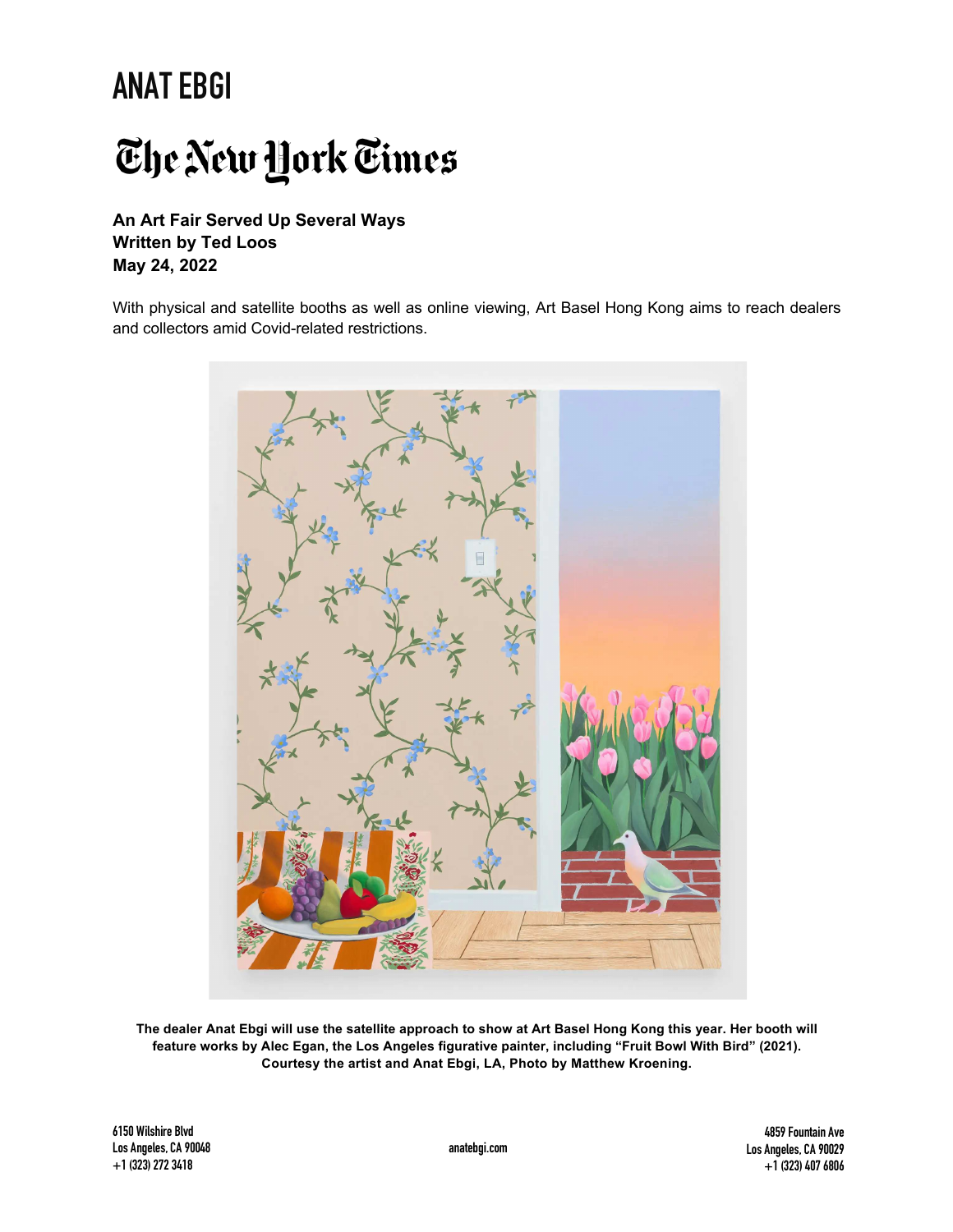Nobody ever said it would be easy to stage an art fair in a place with a complicated network of Covidrelated travel restrictions and quarantines.

For Art Basel Hong Kong, being held Friday to Sunday at the Hong Kong Convention and Exhibition Center, part of the solution is satellite booths, or spaces at the fair that are staffed by representatives from Hong Kong, for art dealers who cannot personally attend.

The concept is returning this year, having debuted at the fair last May. More than half of the approximately 130 dealers are using satellite booths.

"Hong Kong was the first in our group of fairs that we canceled, back in 2020, and it was the first to come back, too," said Marc Spiegler, Art Basel's global director. The fair currently has iterations in Basel, Switzerland, and Miami Beach, and is adding a new event — called Paris+, by Art Basel — in October.

Mr. Spiegler credits the satellite booth with the success of last year's Hong Kong fair. But the art world still thrives on face to face interactions, and buyers are used to seeing dealers in the flesh — often the gallery owners themselves. Mr. Spiegler was not completely sure that people would flock again to an event that relied so much on local surrogates.

"My logic was, now that physical fairs are happening again, a satellite booth might not be so appealing," he said. But he noted that with satellite booths going from 55 last year to 74 this week, the worry was unfounded.

"It's not people's preferred way to buy or sell art, but it's proved effective," he said.

He credited the strength of the Asian market. "People are playing a long game," he said. "Dealers have invested a lot of time and money in making the Hong Kong market work."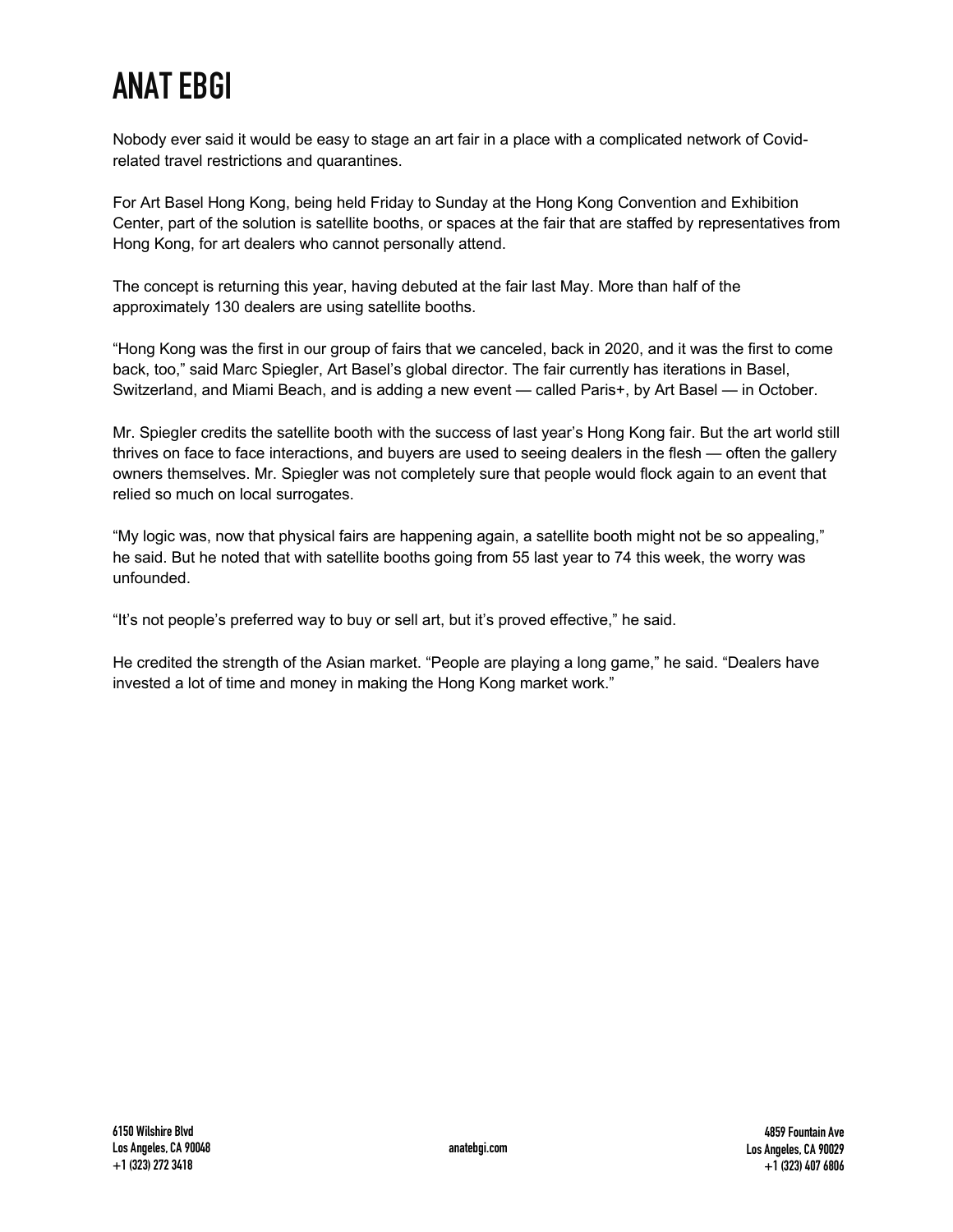

The Hong Kong market remains strong, contributing to a successful Art Basel fair in 2021, despite Covid-19 and the **use of satellite booths. More local people attended, many of whom were first-time art buyers. Credit...Lam Yik Fei for The New York Times**

Mr. Spiegler said that he would not be at the convention center in person, but that Adeline Ooi, Art Basel's director for Asia, planned to attend — after her quarantine.

"This time it's seven days rather than three weeks," Ms. Ooi said in an email, referring to her hotel quarantine upon returning to Hong Kong after traveling earlier this month. "It's certainly not for everyone, but I've also come to appreciate this experience of self-isolation."

She said that organizers had improved the experience for people who cannot attend, particularly related to the virtual version of the fair.

"We've expanded and refreshed our virtual tours," Ms. Ooi said, "and will this year offer nine live walkthroughs that cover both the show floor and Online Viewing Rooms, and are led by specialists in five different languages."

The noted collector Jens Faurschou, whose Faurschou Foundation has private museums in New York, Copenhagen and Beijing, has been an active patron at Art Basel Hong Kong in years past.

"I got an absolute masterpiece there," he recalled of Liu Wei's large installation "Don't Touch" (2011), which he purchased from Beijing's Long March Space. Made of ox hide, it is modeled on the Potala Palace in Tibet, once the residence of the Dalai Lama.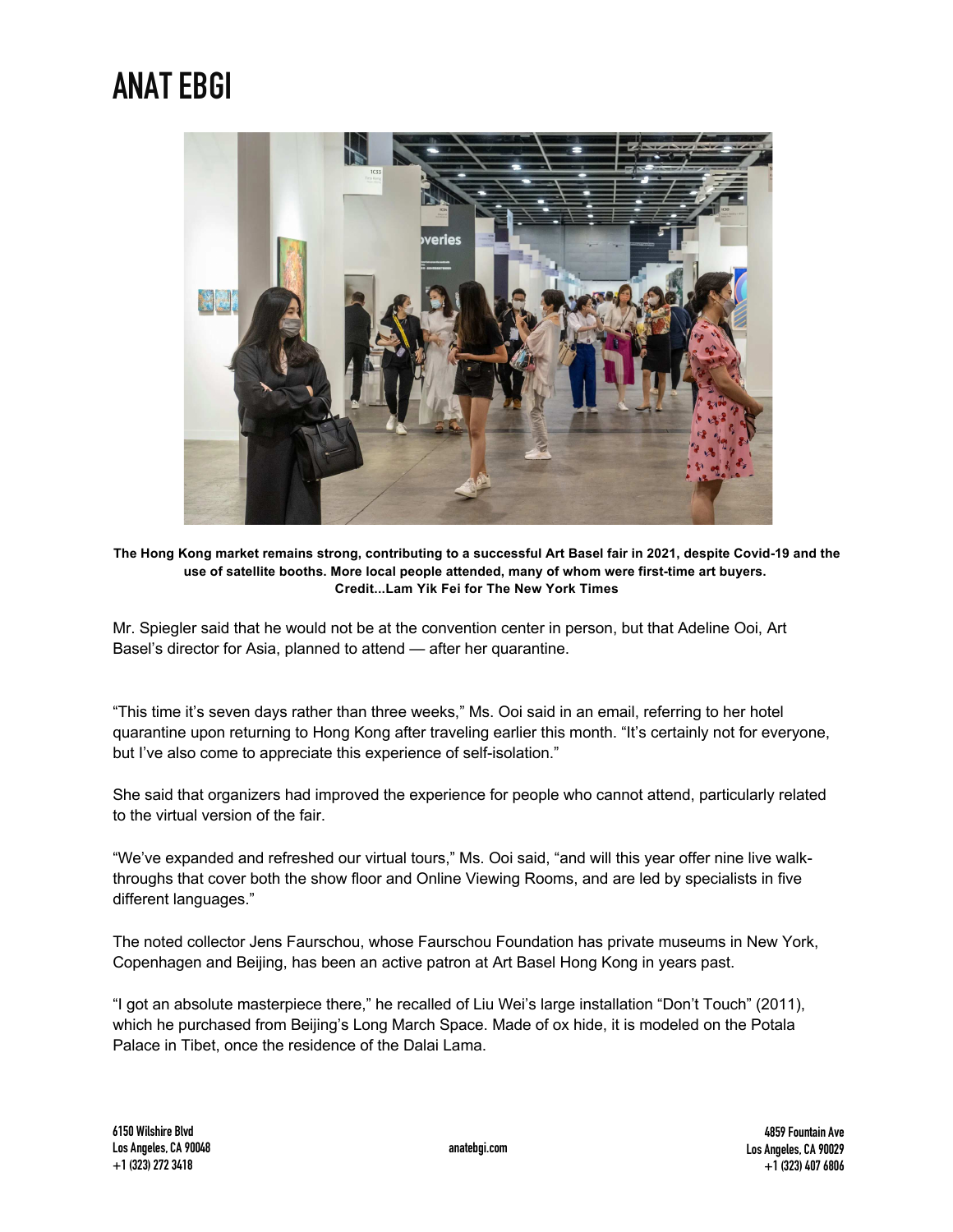He expressed a typical collector view when he said that he was not thrilled with a virtual fair but that he would check it out in any case. "It's almost impossible to travel to China," he said, noting that he has not been to his own Beijing museum in more than two years.

Ms. Ooi acknowledged the challenges that remain. "Our galleries in Shanghai, which is still in lockdown, have faced considerable difficulties in shipping works to Hong Kong," Ms. Ooi said.



Capsule Shanghai's satellite booth will show "In Between" featuring four artists: Cai Zebin, Gao Yuan, Liao Wen **and Douglas Rieger. Among the works is Mr. Rieger's "Cigarettes" (2021), a sculpture made of wood, upholstery foam, vinyl, steel, epoxy, magnets, iron shavings, rubber gaskets and paint.Credit...Capsule Shanghai**

One of those, Capsule Shanghai, came up with a solution: Since the works for their satellite booth were dispersed, they were shipped directly from cities not facing the same restrictions. "We're trying to be faster than Covid," the gallery's founder, Enrico Polato, said of the quick thinking required.

Mr. Polato spoke on the phone from his Shanghai home, located in the same complex as his gallery, where he remained in mandatory lockdown.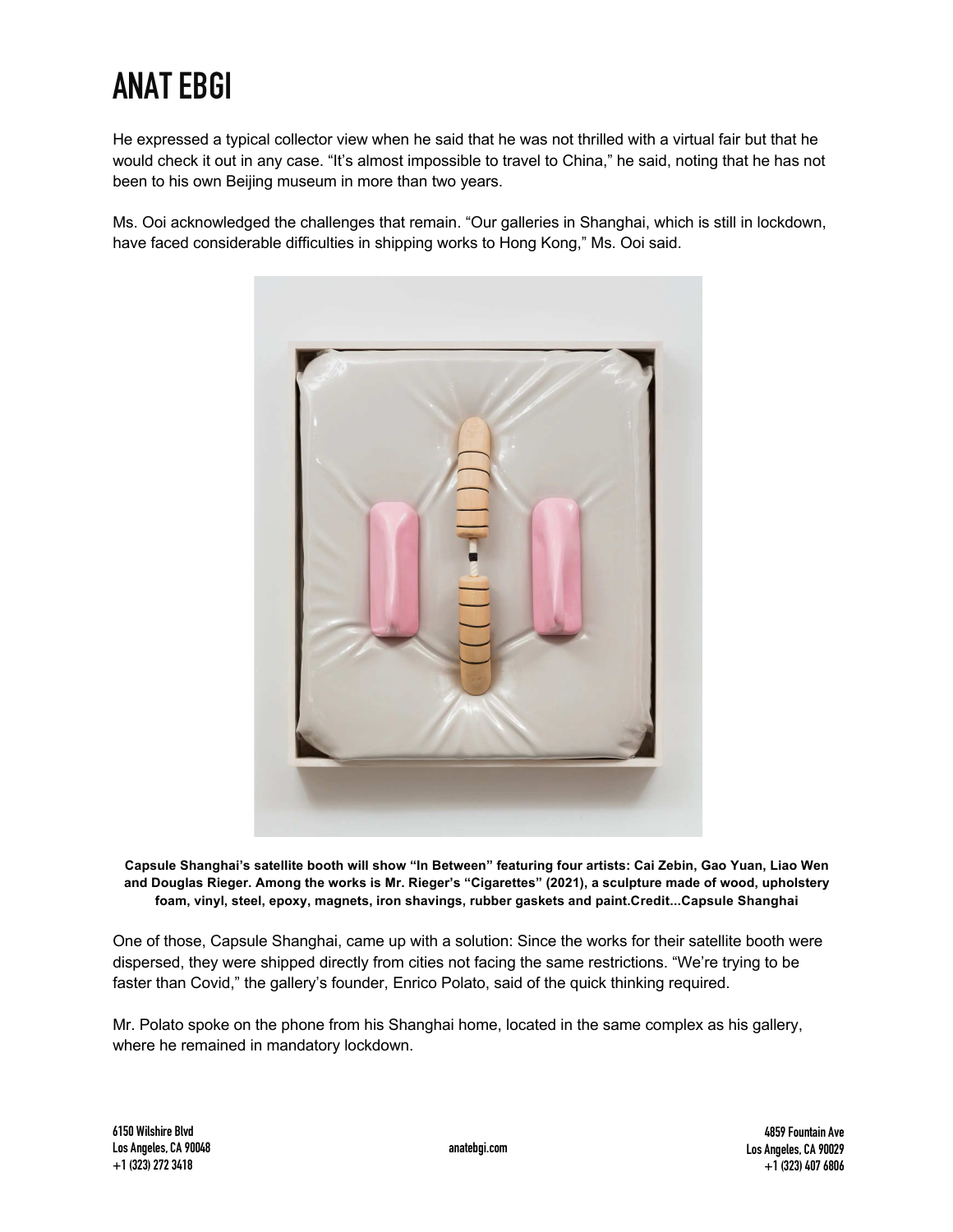His presentation at the fair, "In Between," features four artists: Cai Zebin, Gao Yuan, Liao Wen and Douglas Rieger.

Mr. Rieger is represented by "Cigarettes" (2021), a sculpture made of wood, upholstery foam, vinyl, steel, epoxy, magnets, iron shavings, rubber gaskets and paint.

"It's about revealing traces of human gesture, in both painterly and sculptural form," Mr. Polato said of the overall selection. "The artists are all working in the liminal space between reality and imagination."

Another dealer employing the satellite concept, Anat Ebgi of Los Angeles, said she had a great experience with it last year.

"They really rally for you," she said of the fair's organizers. "We'd rather be there, but we'll participate in any way we can."

Her booth will feature paintings by the Los Angeles figurative painter Alec Egan, including "Fruit Bowl With Bird" (2021).

"The work is all interwoven, like chapters in a narrative," Ms. Ebgi said of Mr. Egan's paintings.

Ms. Ebgi said that even though she had presold some of the works to Asian collectors — "You have to have some certainty," she said — her gallery's presence on the floor at the convention center was valuable.

"I still think the exposure is good," Ms. Ebgi said. "I run a gallery in L.A., and the proximity and expansiveness of the Asian market makes me want to invest more there."



Chambers Fine Art of New York will share a booth at Art Basel Hong Kong with a local dealer, Anna Ning Fine Art. Oils by the Beijing-based painter Guo Hongwei will be on display, including "Laughing at This World No. 3" (2021-**22), part of a series inspired by viral videos.Credit...The Artist and Chambers Fine Art**

**6150 Wilshire Blvd Los Angeles, CA 90048 +1(323)2723418**

**anatebgi.com**